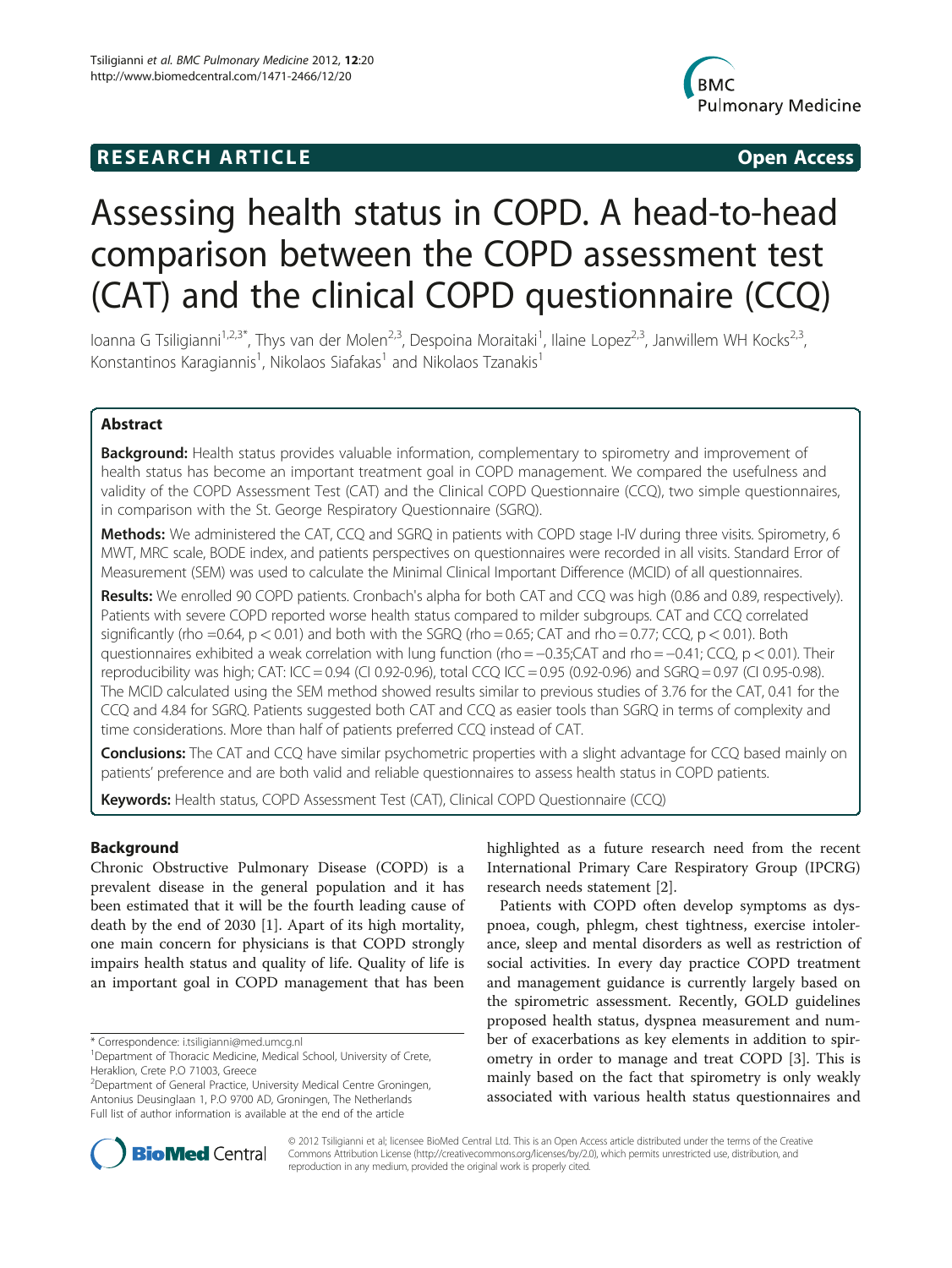does not give a real image of the COPD patients wellbeing [[4\]](#page-8-0). Numerous quality of life and/or health status questionnaire tools have been developed in an attempt to find an easy and reliable tool to use in every day clinical practice [[5](#page-8-0)–[10](#page-8-0)]. Even though most COPD-specific health status questionnaires show similar basic content, there is heterogeneity in the amount and quality of the items addressed [[11](#page-8-0)].

The IPCRG has recently published a 'users guide to COPD wellness tools' in order to provide physicians with the available questionnaires and rank them in terms of validity, reliability, responsiveness, usefulness in a primary care population, practicality and tested in practice [[12\]](#page-8-0). From this wellness guide, both CAT and CCQ are the preferred questionnaires compared to the SGRQ that has been traditionally used as the gold standard for the assessment of health status in COPD. Although SGRQ reflects very well the COPD health status it is rather complicated, time consuming and requires complicated spreadsheets to calculate the scores [[5\]](#page-8-0). On the other hand the CAT and CCQ are practical, easy to use, and can be completed in 2 minutes at most. Both have been designed for use in primary care population, they are self-completed, available in many translations and free of charge either for clinicians or patients [\[9,10,12\]](#page-8-0). CAT is the newest one developed in 2009 [[10](#page-8-0)], while CCQ has been widely used since its development in 2003 [[9\]](#page-8-0). The 'IPCRG COPD users guide to wellness tools' has ranked CCQ as best and CAT as second best for use in daily practice [[12\]](#page-8-0).

Both CAT and CCQ have been suggested as tools to measure health status in daily clinical practice in COPD patients but there has not been a study comparing these two questionnaires in every-day practice. The current study aimed to make a head-to-head comparison between the two questionnaires (CAT and CCQ) in order to help physicians to choose the tool that meets their needs taking in consideration psychometric properties and patient's preference.

## Methods

## Subjects

Subjects participating were primary and secondary care patients diagnosed with COPD in Crete, Greece. We included patients 45 years of age and older with a smoking history of at least 10 years. Exclusion criteria were patients with concomitant asthma, unstable cardiovascular disease or any other respiratory disease other than COPD. GOLD guidelines were used to classify disease severity [\[3\]](#page-8-0). We approached 101 patients. Eleven patients did not complete the study (one died after the 2nd visit, one did not meet the inclusion criteria and 9 patients were lost to followup). 90 patients completed all three visits. The study was approved by the local medical ethics committee of the

University Hospital of Crete, Greece and the patients gave written informed consent. The study took place from July 2010 to June 2011.

#### Data collection

In order to assess the test-retest reliability of the CAT and CCQ questionnaires, CAT, CCQ and SGRQ were readministered during two subsequent visits, at baseline and after 2 and 6 weeks from baseline.

Demographic information and medical history were recorded. Baseline spirometry was performed during each visit using a Microlab 2000 spirometer, Jaeger Germany, including post-bronchodilator lung function 20 minutes after inhalation of 400 mcg salbutamol. GOLD criteria for COPD were followed. COPD diagnosis was based on chest physician examination including spirometry test after bronchodialtion with FEV1/FVC ratio lower than 0.70. Pulmonary function predicted values were obtained from the standardized lung function testing of the European Community for Steel and Coal Luxembourg 1993 (ECSC) [[13](#page-8-0)]. Body mass index (BMI), the 6-minute walking test (6MWT), the Medical Research Council dyspnoea scale (MRC) [[14\]](#page-8-0) and pulse oxymetry before and after the 6MWT were assessed during each visit. Scores on the BODE-index {body mass index, airflow limitation (forced expiratory volume in one second), dyspnoea and 6-min walk distance} were also divided into four quartiles [[15](#page-8-0)]. Quartile 1 contains score 0–2, quartile 2 contains score 3–4, quartile 3 contains score 5–6 and quartile 4 contains score 7–10 [\[15](#page-8-0)].

## Health status questionnaires

The St. George Respiratory Questionnaire (SGRQ) [\[5\]](#page-8-0), the COPD Assessment Test (CAT) [\[10\]](#page-8-0) and the Clinical COPD Questionnaire (CCQ) [\[9](#page-8-0)] were administered to all subjects during each visit in a different order for each visit in each patient. All patients administered the Global Rating of Change scale in visits 2 and 3 (GRC) [\[16\]](#page-8-0).

The SGRQ is a 50-item questionnaire. Three component scores are calculated: symptoms, activity, impacts (on daily life), and a total score [\[5](#page-8-0)]. The CAT has 8 items and raise questions like symptoms, energy, sleep and activity [\[10](#page-8-0)]. The CCQ contains 10 items, divided into 3 domains (symptoms, functional and mental state) [[9](#page-8-0)]. The GRC used was a 7-point Likert scale ranging from much better to much worse.

#### Patients view on questionnaires

A qualitative approach was used, in which patients were asked by simple open-ended questions to express their opinion on which questionnaire was easier to complete in terms of complexity and time needed to fill out, as well as which reflected better their personal well-being.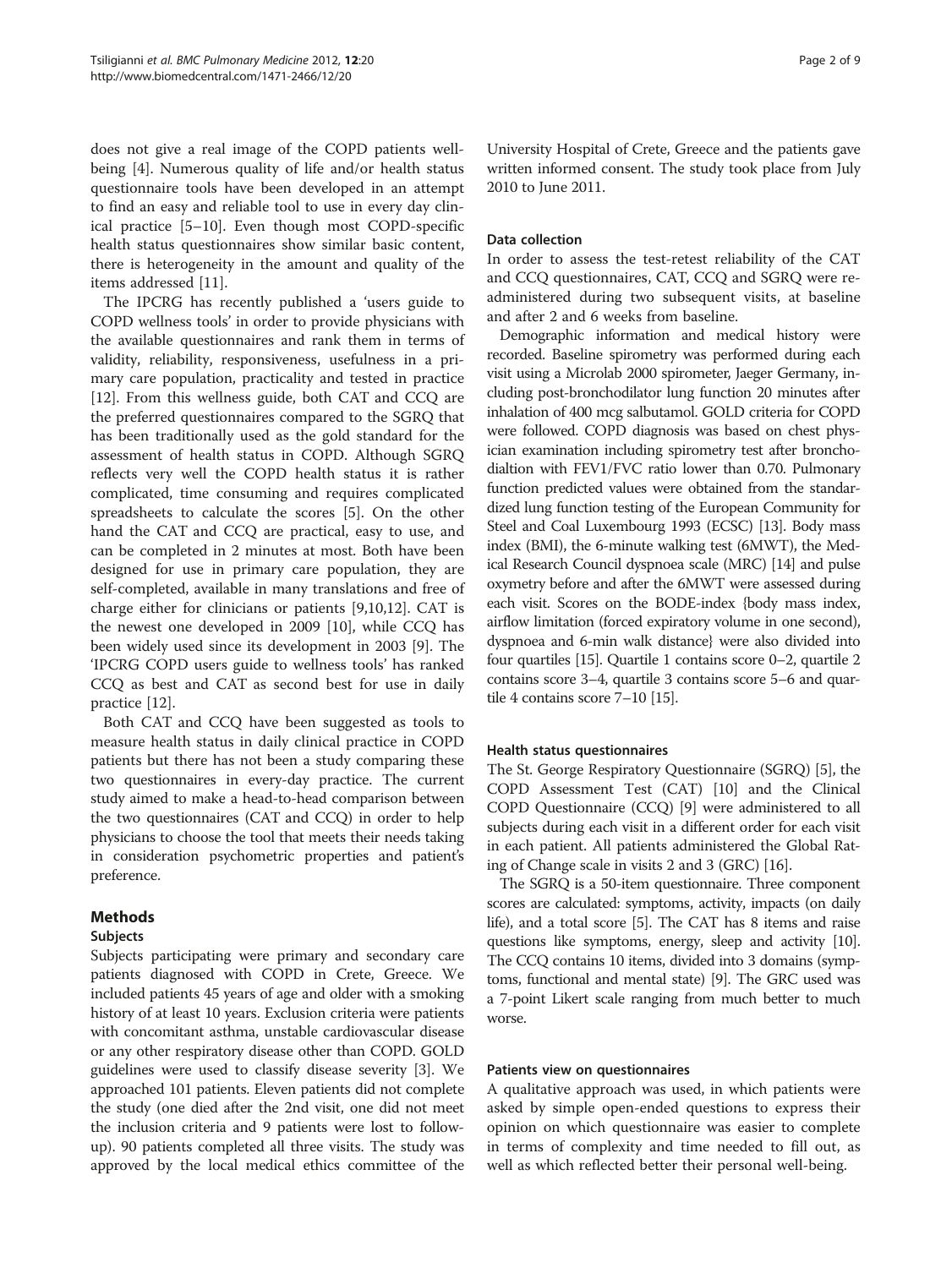#### Statistical analysis

The statistical analysis was performed using SPSS for Windows version 18 (SPSS Inc. IL, USA). Data are expressed as median (interquartile range) unless otherwise stated. We used the Kruskal-Wallis test for normally distributed continuous data, and the Chi-square test for not normally distributed continuous data and categorical data. Normality of the data was evaluated using the Kolmogorov-Smirnov and Sapiro-Wilk test. CCQ and CAT internal consistency was evaluated by calculating Cronbach's alpha coefficient.

Discriminant validity of the CAT and CCQ was determined with the non-parametric Kruskal-Wallis test in COPD GOLD stages I-IV, we subsequently used the Mann–Whitney *U* test to compare specific groups. Testretest reliability was assessed by calculating the Intraclass Correlation Coefficient (ICC). Convergent and divergent validity were examined using Spearman's rank correlations. Responsiveness of both the CAT and CCQ was determined using the Wilcoxon  $U$  test. A value of  $p < 0.05$  was considered as statistically significant. The Minimal Clinically Important Difference (MCID) for the CAT and CCQ, the smallest calculated change in score that is perceived as relevant was assessed by using the GRC and the Standard Error of Measurement (SEM).

In order to calculate the SEM of the CAT CCQ and SGRQ questionnaires we used [[17\]](#page-8-0) SEM = σx  $\sqrt{1-r}$ xx σx = standard deviation of the questionnaire at baseline rxx = the reliability/Intraclass Correlation Coefficient (ICC) of the questionnaire.

Bland and Altman graphs were made to assess the agreement between questionnaires. This technique compares the scores of two measurements across the entire scaling range. Because the SGRQ, CAT and CCQ all have different scaling ranges, CAT and CCQ scores were transformed to a maximum score of 100 similar to the SGRQ range. CAT scores were multiplied by 2.5 (100/40) and CCQ scores by 16.67 (100/6). The adjusted scores were named adjCAT and adjCCQ.

## Results

## Patient demographics

A total of 90 patients completed the study. The median age of the patients was 67 years (58–75 years), 90% were male. The characteristics of our study population are displayed in Table [1](#page-3-0). We found no differences among GOLD severity stages in terms of age, gender, BMI and pack-years smoking (Table [1](#page-3-0)).

## Health status questionnaires-GOLD stage

Health status by COPD GOLD stage according to CAT, CCQ and SGRQ is depicted in Figure [1.](#page-3-0)

#### Relationship between questionnaires

The Bland and Altman plots reveal a stable relationship between the SGRQ and the CAT, with a mean bias of 1.8 CAT units. The relationship between SGRQ and CCQ show that the adjusted CCQ scores are lower across the scaling range and increasing with increasing health status impairment, with a mean bias of 0.6 CCQ units. The CAT CCQ plot shows that with decreasing health status, CAT scores are higher than CCQ scores (Figure [2](#page-4-0)). Figure [3](#page-4-0) shows the Bland and Altman plots for the SGRQ domains symptoms, activity and impact, compared with the CCQ domains sumptoms, functional status and mental status respectively. The CAT does not have domain scores.

#### Construct validity

#### Internal consistency

Cronbach's alpha was 0.86 for the CAT score and 0.89 for the CCQ total score. Internal consistencies for the symptom, mental state and functional state domain of the CCQ were 0.71, 0.71 and 0.90 respectively.

## GOLD stages

We compared CAT and CCQ between all COPD GOLD stages, and both questionnaires showed significant different scores between GOLD stages (Figure [1](#page-3-0)). Patients with severe COPD (stage III) showed significantly higher CAT and CCQ total scores compared to the patients with mild disease (stage I). More details are depicted in Figure [1](#page-3-0).

## BODE severity-index

Patients in BODE-quartiles 3 had worse CAT and CCQ scores than patients in the other quartiles. CAT, CCQ and SGRQ scores differed significantly among the BODEquartiles (Figure [4](#page-5-0)).

#### Convergent validity

CAT, CCQ and SGRQ were strongly interrelated; correlations are depicted in Table [2.](#page-6-0) Further details are given on MRC and BODE index correlations with the questionnaires.

## Divergent validity

Results on questionnaires total scores and domains and their correlation with FEV1%pred are depicted in Table [2](#page-6-0).

## Longitudinal validity

## Test-retest reliability

The Intraclass Correlation Coefficient for subsequent measures of all questionnaires were high; for CAT ICC = 0.94 (CI 0.92-0.96),for total CCQ ICC = 0.95 (CI 0.92- 0.96) and for SGRQ = 0.97 (CI 0.95-0.98).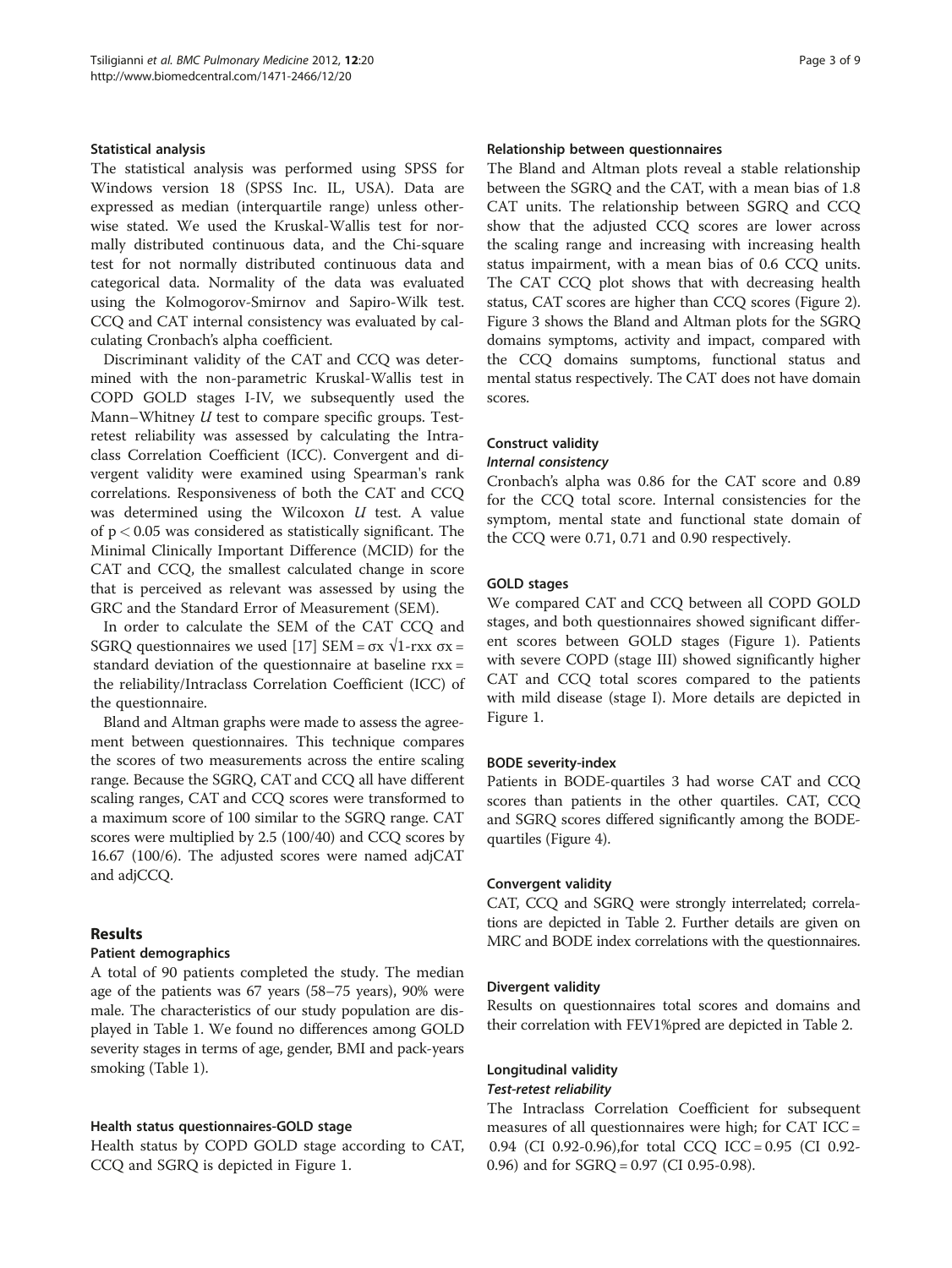| <b>COPD GOLD stage</b> |               |                     |                    |                        |          |  |  |  |  |
|------------------------|---------------|---------------------|--------------------|------------------------|----------|--|--|--|--|
|                        | Stage I(mild) | Stage II (moderate) | Stage III (severe) | Stage IV (very severe) | P-value  |  |  |  |  |
| $\mathbb N$            | 15            | 42                  | 27                 | 6                      |          |  |  |  |  |
| Males (%)              | 86.7          | 86                  | 96.3               | 100                    | 0.41     |  |  |  |  |
| Age (years)            | 68 (58-74)    | $67(62 - 73)$       | $68(61-73)$        | $63(53 - 75)$          | 0.78     |  |  |  |  |
| Pack years             | $60(42-75)$   | $55(34-81)$         | 70 (40-92)         | 68 (50-151)            | 0.52     |  |  |  |  |
| BMI $(kg/m2)$          | $27(26-32)$   | $29(25-34)$         | $26(24-30)$        | $25(21-29)$            | 0.12     |  |  |  |  |
| Current smoking (%)    | 53.3          | 52.4                | 51.9               | 33.3                   | 0.84     |  |  |  |  |
| $FEV1$ (% predicted)   | $83(81-86)$   | $62(56 - 70)$       | $37(33-44)$        | $22(20-27)$            | p < 0.01 |  |  |  |  |
| $6MWD$ (m)             | 450 (360-480) | 420 (315 - 545)     | 360 (300-420)      | 375 (255-458)          | 0.07     |  |  |  |  |
| MRC dyspnea grade      | $1(1-2)$      | $1(1-2)$            | $2(1-3)$           | $3(2-4)$               | P < 0.01 |  |  |  |  |
| BODE index quartile    |               |                     |                    |                        |          |  |  |  |  |
| $(n(\%))$              |               |                     |                    |                        |          |  |  |  |  |
|                        | 15 (100.0)    | 40 (95.2)           | 8(29.6)            | 1(16.7)                |          |  |  |  |  |
| 2                      |               | 1(2.4)              | 14 (51.9)          | 1(16.7)                |          |  |  |  |  |
| 3                      |               | 1(2.4)              | 4(14.8)            | 3(50.0)                |          |  |  |  |  |
| 4                      |               |                     | 1(3.7)             | 1(16.7)                |          |  |  |  |  |

<span id="page-3-0"></span>Table 1 Characteristics of the study population at baseline  $(n = 90)$ 

Data represent median (interquartile range). BMI = body mass index. Pack years: amount of cigarette packs smoked per day multiplied by the amount of years smoked. 6MWD = 6 Minute Walking Distance. MRC = Medical Research Council dyspnoea scale. BODE: body mass index, airflow limitation (forced expiratory volume in one second), dyspnoea and 6-min walk distance. FEV1 = Post-bronchodilator Forced Expiratory Volume in 1 s 20 min after inhaled bronchodilator. GOLD stages = COPD classification by post-bronchodilator spirometry according to GOLD guidelines.

#### Responsiveness

#### Overall change in scores

Patients in this study had stable disease without exacerbations and with no FEV1 changes. We found no significant changes in health status as assessed with the CAT, CCQ and SGRQ among all 3 visits.

#### Minimal clinically important difference

#### Anchor-based approach/global rating of change

Since the number of patients reporting a change with the Global rating of change scale was low (2 and 7 patients at visit 2 or 3, respectively) it was not appropriate to determine the MCID using this approach.

## Distribution-based approach-standard error of measurement

We used 1.96\*SEM to calculate the MCID [\[17](#page-8-0)], this gives a MCID of 3.76 (SEM:1.92) for the CAT, 0.41 (SEM 0.21) for the CCQ and 4.84 for the SGRQ (SEM:2.47).

#### Patients views on questionnaires (qualitative approach)

All patients (100%) perceived the CAT and CCQ as more easy tools compared to SGRQ in terms of complexity

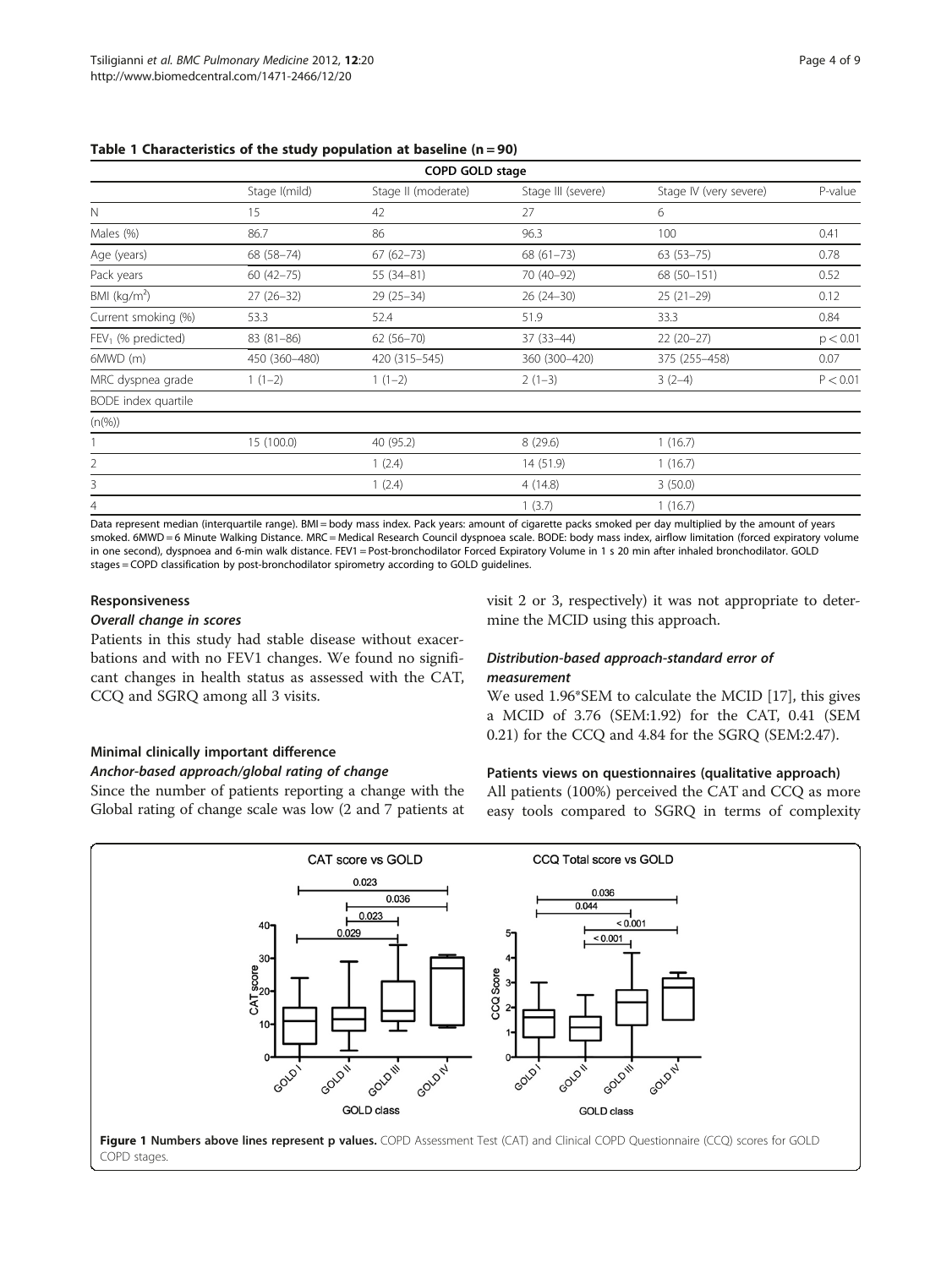<span id="page-4-0"></span>

and time to complete. The SGRQ was considered rather complicated and time consuming. On the question 'which tool, CAT or CCQ, would you select for assessing your health status?' 61.1% (55 patients) expressed the opinion that the CCQ reflected their status better than CAT as it had more details on breathing problems which was more important for them than sleep or energy. Ten patients also expressed their opinion that the CCQ has a more easy to understand response option system as compared to the CAT. The other patients did not make any comments.

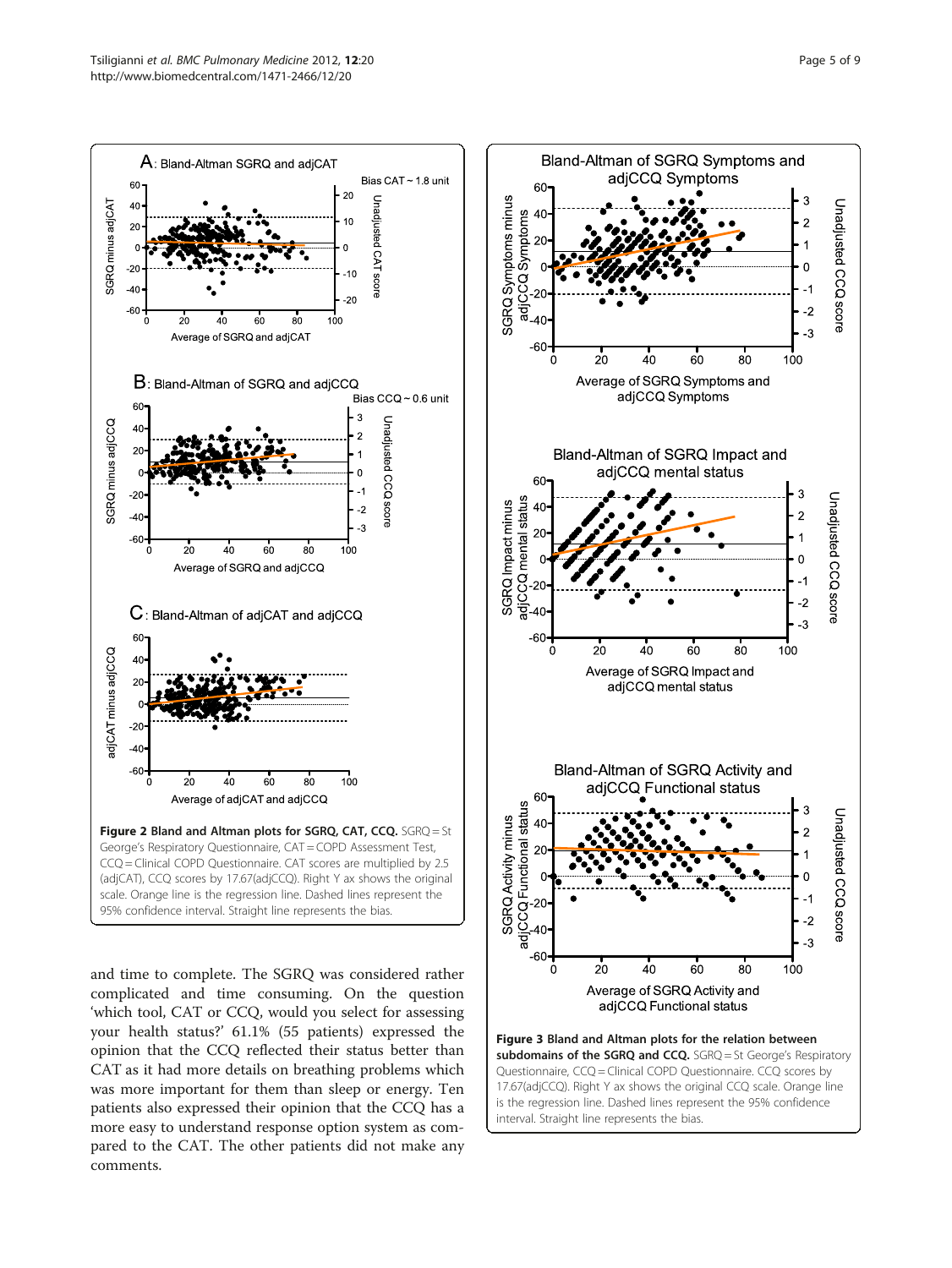This study showed that both CAT and CCQ exhibit excellent reliability, good discriminate validity and high reproducibility. Both questionnaires can be used as easy and reliable tools to assess health status in COPD patients in

Discussion

studies as well as in daily clinical practice. Patients however preferred the CCQ since it reflected their health status better than the CAT.

The most widely used questionnaire for measuring health status in COPD in a research setting is the SGRQ.

<span id="page-5-0"></span>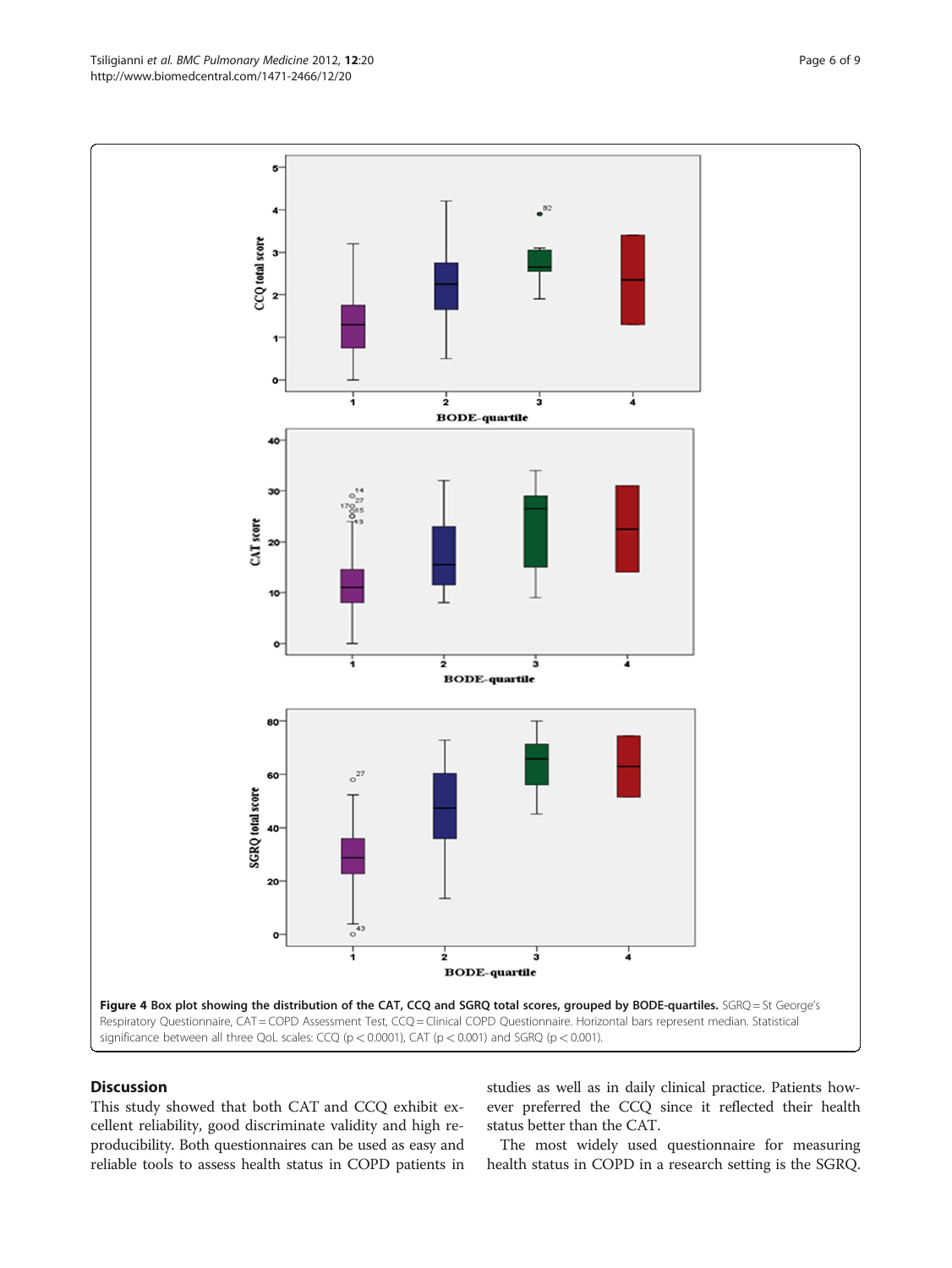|                   | <b>CAT</b>    | <b>CCQ</b><br>Total | cco<br>Symptom | <b>CCQ</b><br>Mental | <b>CCO</b><br><b>Functional</b> | <b>SGRO</b><br>Total | <b>SGRO</b><br>Symptom | <b>SGRQ</b><br><b>Activity</b> | <b>SGRO</b><br>Impact | <b>GOLD</b><br>stage | FEV1%<br>pred |
|-------------------|---------------|---------------------|----------------|----------------------|---------------------------------|----------------------|------------------------|--------------------------------|-----------------------|----------------------|---------------|
| CAT               |               | $0.644**$           | $0.540**$      | $0.438**$            | $0.616***$                      | $0.646**$            | $0.404***$             | $0.629**$                      | $0.662**$             | $0.337**$            | $-0.353**$    |
| CCQ               |               |                     |                |                      |                                 |                      |                        |                                |                       |                      |               |
| Total             | $0.644**$     |                     | $0.867**$      | $0.700**$            | $0.932**$                       | $0.769**$            | $0.502**$              | $0.711***$                     | $0.703**$             | $0.361**$            | $-0.410**$    |
| Symptom           | $0.540**$     | $0.867**$           |                | $0.542**$            | $0.690**$                       | $0.629**$            | $0.584**$              | $0.516***$                     | $0.590**$             | $0.275***$           | $-0.286**$    |
| Mental            | $0.438**$     | $0.700**$           | $0.542**$      |                      | $0.557**$                       | $0.529**$            | $0.463***$             | $0.448**$                      | $0.453**$             | $0.222*$             | $-0.298**$    |
| Functional        | $0.616**$     | $0.932**$           | $0.690**$      | $0.557**$            |                                 | $0.733**$            | $0.366***$             | $0.753**$                      | $0.660**$             | $0.376***$           | $-0.421**$    |
| <b>SGRQ</b>       |               |                     |                |                      |                                 |                      |                        |                                |                       |                      |               |
| Total             | $0.646**$     | $0.769**$           | $0.629**$      | $0.529**$            | $0.733**$                       |                      | $0.602**$              | $0.830**$                      | $0.964**$             | $0.474**$            | $-0.487**$    |
| Symptom           | $0.404***$    | $0.502**$           | $0.584**$      | $0.463**$            | $0.366**$                       | $0.602**$            |                        | $0.322**$                      | $0.533**$             | $0.357**$            | $-0.357**$    |
| Activity          | $0.629**$     | $0.711**$           | $0.516**$      | $0.448**$            | $0.753***$                      | $0.830**$            | $0.322**$              |                                | $0.740**$             | $0.388**$            | $-0.403**$    |
| Impact            | $0.662**$     | $0.703**$           | $0.590**$      | $0.453**$            | $0.660**$                       | $0.964**$            | $0.533**$              | $0.740**$                      |                       | $0.450**$            | $-0.443**$    |
| <b>MRC</b>        | $0.605***$    | $0.739**$           | $0.518**$      | $0.435***$           | $0.784**$                       | $0.690**$            | $0.360**$              | $0.736***$                     | $0.627**$             | $0.372**$            | $-0.437**$    |
| dyspnea           |               |                     |                |                      |                                 |                      |                        |                                |                       |                      |               |
| Scale             |               |                     |                |                      |                                 |                      |                        |                                |                       |                      |               |
| 6MWT              | $-0.205$ (ns) | $-0.239*$           | $-0.170$ (ns)  | $-0.071$ (ns)        | $-0.302**$                      | $-0.281**$           | $-0.054$ (ns)          | $-0.365**$                     | $-0.264*$             | $-0.255*$            | $0.216***$    |
| <b>BODE-index</b> | $0.483**$     | $0.556**$           | $0.433**$      | $0.347**$            | $0.545***$                      | $0.609**$            | $0.413***$             | $0.524**$                      | $0.577**$             | $0.732**$            | $-0.705**$    |

<span id="page-6-0"></span>Table 2 Spearman rank correlations between health status questionnaires (CAT, CCQ, SGRQ), lung function, GOLD stage, MRC dyspnea scale, 6MWT and BODE-index at baseline

\*Correlations are significant at the 0.05 level \*\* Correlations are significant at the 0.01 level. ns = not significant. Lung function is expressed as FEV1%predicted. CAT = COPD assessment Test. CCQ = Clinical COPD Questionnnaire. SGRQ = St. George Respiratory Questionnaire. 6MWT = 6-minute walking test. MRC = Medical Research Council dyspnoea scale, BODE = body mass index, airflow limitation (forced expiratory volume in one second), dyspnoea and 6-min walk distance.

The main disadvantage for clinical practice is it's extent as it comprises 50 questions and scores can only be calculated using a computer-based scoring system. This is in accordance with the patient's views that perceived the SGRQ as rather complicated and time consuming. Daudey et al. based on empirical data proposed that SGRQ is not able to provide a detailed measurement of health status giving information mainly only in subjective symptoms and impairment [\[18](#page-8-0)].

The CAT and CCQ were designed to measure health status in COPD patients in clinical practice and are much shorter and easy to understand. Both can be instantly calculated. Indeed patients in our study found that both are pretty easy and reflect well their status. The response option of CCQ was more clear for patients than the CAT rank system and patients thought that CCQ better reflects their health status. An advantage of CCQ is that it has been validated to be used in individual patients [\[19](#page-8-0)]. In the above study patients were asked to fill in the CCQ and their results were compared to the opinion of clinicians who had seen the transcripts of an in depth interview with the same patients. The CCQ outcome of patients and clinicians was similar, supporting the individual validity.

The agreement between the questionnaire scores as reflected using Bland and Altman plot is high. The CCQ scores are generally lower at the higher end of the scales. For the comparison of the questionnaires, the scores had to be adjusted to a score of 100. The CCQ scores were multiplied by 16.67 for that purpose. A small difference

in score magnifies using this calculation method. For the interpretation of the results, calculating the difference to the original scale reveals that the differences can hardly be considered clinical relevant. For example, a CAT score of 13 (median CAT score in this study) shows a difference in adjCCQ of 2.82. This represents a difference in original CCQ score of 0.17 or CAT score of 1.13. These findings are in line with previous SGRQ/CATcomparisons [[20\]](#page-8-0).

Our study showed that CAT and CCQ are both reliable questionnaires in terms of internal consistency for measuring health status in COPD patients. Their high Cronbach's alpha ( $\alpha$  = 0.86 for CAT and  $\alpha$  = 0.89 for CCQ) indicate that there is homogeneity among the individual items in the questionnaires.

In terms of discriminant validity both CAT and CCQ showed a tendency to reflect the differences in COPD severity. Patients with more severe stages of COPD reported worse health status, measured with both CAT and CCQ similarly to other studies [\[21,22\]](#page-8-0). This is true for both severity scales GOLD and BODE used in this study. In order to examine if there is a type-1 statistical error, because of the small numbers in stages I & IV, we compared CAT and CCQ scores in COPD patients GOLD stage I & II subgroup with those of stages III & IV (data not shown). Although the statistical significance difference in these comparisons remains larger studies are needed to confirm these observations. Even though FEV1 was associated with health status in this study, correlations were only weak to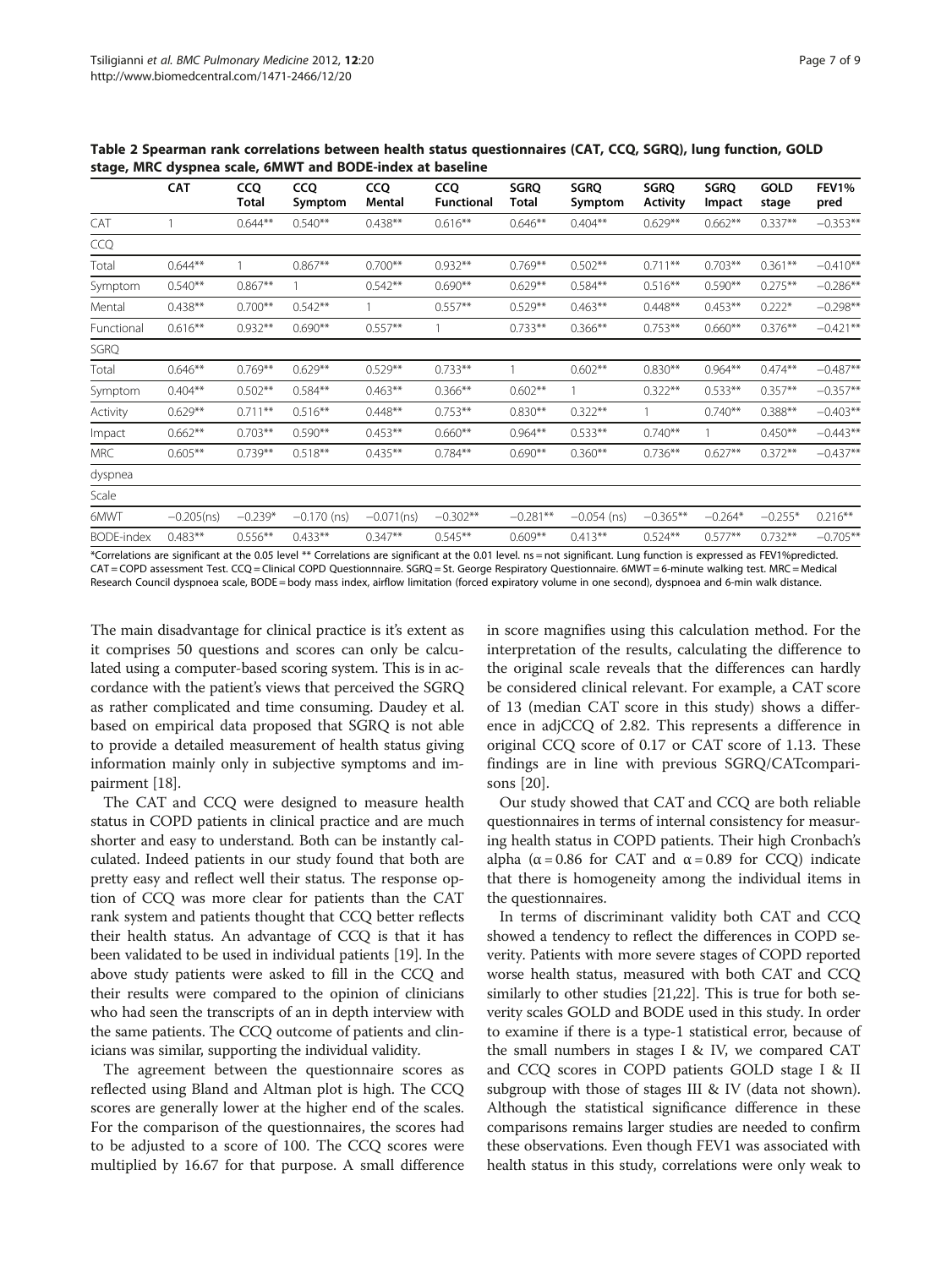modest. This was expected as the pulmonary function itself measured by FEV1, on which the GOLD classification of COPD stage is based, is not a good predictor of health status [\[4](#page-8-0)]. These results are in keeping with findings in previous studies (CCQ; rho =  $-0.49$  and rho =  $-0.57$ , CAT;  $rho = -0.23$  [\[9,21,22](#page-8-0)].

Our study is the first study that assessed the variation of all three questionnaires in BODE quartiles. The BODEindex is a grading system developed to predict mortality in COPD [\[15\]](#page-8-0). We found a great variation of health status in each BODE-quartile and surprisingly patients in the 3rd BODE-quartile reported worse health status as assessed with all questionnaires CAT, CCQ, SGRQ than patients in the 4th quartile. An explanation is that patients might adjust their lifestyle when the disease progresses and have therefore fewer activities that provoke dyspnea than patients with less severe disease. However other studies with appropriate design could answer this important question.

SGRQ and CCQ total scores showed good correlation (rho = 0.769, Table [2\)](#page-6-0) highly indicative of convergent validity. CAT score showed a slightly weaker correlation with SGRQ (rho = 0.646). It is lower than this reported in the study of Jones et al. [\[10\]](#page-8-0). The discrepancy of lower correlation between SGRQ and CAT presented in our study could be due to different COPD population studied in terms of severity, gender and nationality. CCQ total score and CAT score also have a strong correlation  $(rho = 0.644; p < 0.01)$  supporting the theory that they measure the same construct. However, further studies are needed, including different clinical settings, to confirm the exact magnitude of correlation of CAT with the older quality of life instruments such as the CCQ and the SGRQ.

CAT is a one-dimensional questionnaire and it is very easy in calculation algorithm. In contrast CCQ has more similarities with SGRQ. As the SGRQ the CCQ has a division in domains. In the present study CCQ domains showed a good correlation with the respective SGRQ domains. The advantage of domains is that individual management plans can not only be specified according to the impairment of health status in general but also to the individual domains. A patient with for example an impaired mental state might be managed different from a patient with an impaired functional status. The validity of the CCQ domains is supported by our results that showed that the functional domain of the CCQ correlated significantly with the activity domain of the SGRQ (rho = 0.753;  $p < 0.01$ ). The Bland and Altman plot (Figure [3\)](#page-4-0) shows this high correlation, while the functional status measured by the CCQ is consistently lower than with the SGRQ.

#### Longitudinal validity

Overall, health status scores in subjects followed for almost 6 weeks revealed no changes over time. The CAT

and CCQ both showed high test-retest reliability, ICC of the CAT was 0.94 and ICC of the CCQ was 0.95 respectively proving that they are both stable over time and supporting their validity to be used in individuals. This study reproduced the results of previous studies, where CAT and CCQ showed a similar high ICC (0.8; CAT) [[10\]](#page-8-0) and (0.91-0.99; CCQ) [[9,22,23\]](#page-8-0).

The Minimal Clinically Important Difference of the SGRQ is 4 points [[24,25\]](#page-8-0), while the MCID for the CAT has not been established officially but was estimated to be around 2 points [[26,27\]](#page-8-0). The MCID of the CCQ has previously been calculated based on three methods and is 0.4 [[28](#page-8-0)]. In our study we were unable to use distributionbased methods to determine and compare the MCID of the three questionnaires. We compared changes in patient reported outcomes scores to measures of variability. The MCID calculated with the SEM of the CCQ and SGRQ is somewhat similar to the MCID's found in previous studies. The estimated MCID of the CAT, however, was higher 3.76 points. Hence, further studies are needed to determine the MCID of this relatively new tool.

#### Strengths and limitations of the study

This is a real life study, the first that did a head to head comparison of CAT, CCQ and SGRQ in three continuous visits. Several other factors were also examined as spirometry, dyspnea, 6MWT and BODE index. This study has some limitations that should be reported. Firstly this study has been limited to one country and performed in one centre. Since no intervention was included many patients showed to be stable over time. This resulted in an unchanged health status making it impossible to calculate the MCID with anchor based methods and to compare the questionnaires responsiveness. Further this study was not designed to see if the CAT and CCQ both reflected indeed all the COPD patient's relevant aspects. Larger studies with different design could answer this very important issue.

#### Conclusion

Our study showed that CAT and CCQ have similar psychometric properties. Compared to the much more often used but rather extensive SGRQ, they are both valid to assess health status. Patients preferred the CCQ since it reflected their status better than the CAT as it had more details on breathing problems which was more important for them than sleep or energy.

#### Abbreviations

COPD: Chronic Obstructive Pulmonary Disease; CAT: COPD assessment Test; CCQ: Clinical COPD Questionnnaire; SGRQ: St. George Respiratory Questionnaire; SEM: Standard Error of Measurement; MCID: Minimal Clinical Important Difference; IPCRG: International Primary Care Respiratory Group; BMI: Body mass index; 6MWT: 6-minute walking test; MRC: Medical Research Council dyspnoea scale; BODE: Body mass index, airflow limitation (forced